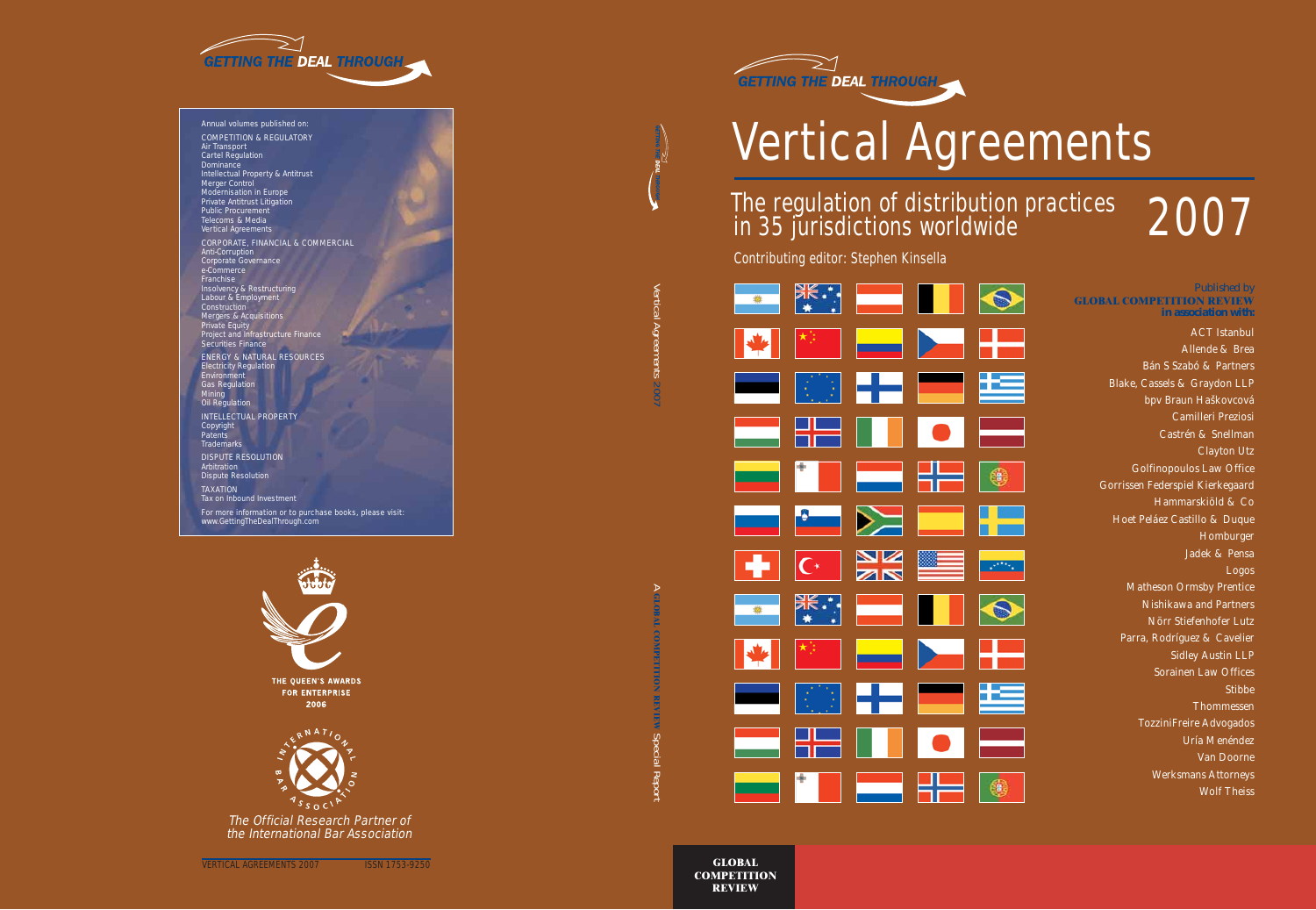## Greece

**Christos Golfinopoulos**

Golfinopoulos Law Office

#### 1 What are the legal sources that set out the antitrust law applicable to vertical restraints?

The legal source that sets out the antitrust law applicable to vertical restraints is Law 703/1977 on Control of Monopolies and Oligopolies and Protection of Free Competition (hereinafter the Law). Since its entry into force in September 1977, it has been amended several times, most recently by Law 3373/2005 (2/8/2005). The full codified text is available on the Hellenic Competition Commission's website, in Greek (direct link: *http:// www.epant.gr/pdf/Nomothesia.pdf*).

In line with article 81 paragraph 1 EC Treaty, article 1 paragraph 1 of the Law prohibits all agreements between undertakings, decisions by associations of undertakings and concerted practices of any kind, which have as their object or effect the prevention, restriction or distortion of competition.

Article 1 paragraph 3 of the Law empowers the Hellenic Competition Commission (the HCC) to exempt agreements, decisions or concerted practices that fall within the prohibition of paragraph 1, provided the agreement under examination (i) contributes to the improvement of production or distribution of goods or to the promotion of technical or economic progress, allowing consumers a fair share of the resulting benefits, (ii) contains only those restrictions absolutely necessary for the attainment of the above objectives, and (iii) may not allow the undertakings concerned to eliminate competition in a substantial part of the relevant market.

2 List and describe the types of vertical restraints that are subject to antitrust law.Are those terms defined and how? Is the concept of vertical restraint itself defined in the antitrust law?

The prohibition of article 1 paragraph 1 of the Law extends to agreements consisting, particularly, in:

- directly or indirectly determining selling or purchase prices or any other trading condition,
- limiting or controlling production, supply, technological development or investments,
- sharing of markets or sources of supply,
- applying dissimilar trading conditions to equivalent transactions, in a way that hinders the operation of competition, in particular the unjustifiable refusal to sell, purchase or enter into any other transaction,
- making the conclusion of contracts subject to acceptance by the other contracting parties of supplementary obligations which, by their nature or according to commercial usage, have no connection with the subject of such contracts.

Restrictions between undertakings operating at a differ-

*Getting the Deal Through* – VERTICAL AGREEMENTS 2007 83

ent level of the production or distribution chain, whose object or effect may fall within any of the prohibitions listed above, constitute vertical restraints covered by antitrust law. The list is indicative and therefore non-exhaustive. The most common vertical restraints dealt with by the HCC include resale price maintenance, territorial and customer restrictions, exclusive supply and dealing. In practice, the HCC applies by analogy the criteria set out in EC regulation 2790/1999 on the application of article 81(3) of the Treaty to categories of vertical agreements and concerted practices and the relevant European Commission Guidelines on Vertical Restraints.

**3** Are there particular rules or laws applicable to the assessment of vertical restraints in specific sectors of industry? If so, please briefly identify the sectors and the relevant sources.

No particular rules exist with regards to the assessment of vertical restrains in specific sectors of industry. Where appropriate for the analysis, the HCC will normally refer to the provisions of the existing EC Regulations (eg in the motor vehicle sector).

4 Is the only objective pursued by the law on vertical restraints economic, or does it also seek to protect other interests?

As is evident from the wording of article 1, the objective pursued by the Law is economic, ie the protection of competition. In this respect, consumer benefit is also taken into consideration for an exemption under article 1 paragraph 3 of the Law.

**5** What entity or agency is responsible for enforcing prohibitions on anticompetitive vertical restraints? Do governments or ministers have a role?

The authority responsible for enforcing article 1 of the Law is the HCC (articles 8–10 of the Law). The HCC is an authority with administrative and economic independence, under the supervision of the Minister of Development. It consists of the president, an 11-member commission and the Directorate-General for Competition.

Under article 8a of the Law, the Minister for Development may allow the block exemption of categories of agreements on the basis of article 1 paragraph 3. He may also define, by decision, categories or types of agreements that are not caught by article 1 paragraph 1 of the Law. A positive opinion by the HCC is required in both cases. The Minister of Development may also apply to the HCC for interim measures. Under the latest modification of the Law, interim measures may be adopted by the HCC either following an application from the Minister of Development or ex officio.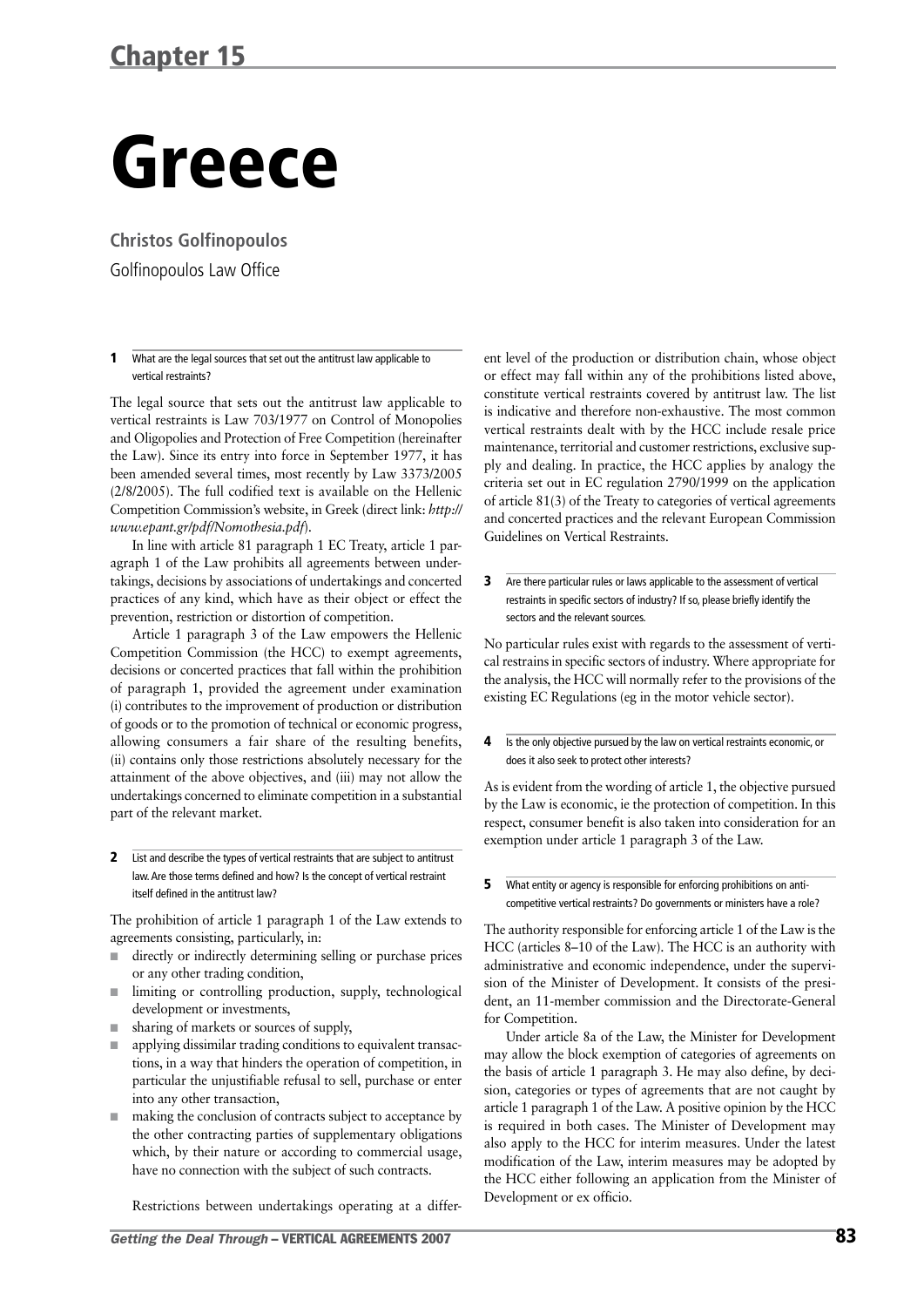**6** What is the relevant test for determining whether a vertical restraint will be subject to antitrust law in your jurisdiction?

Under article 32 of the Law, article 1 covers all restrictions of competition that have or may have any impact or effect within the Greek territory, regardless of factors such as the place of execution of the agreement, or the parties' domicile or establishment.

**7** To what extent does antitrust law apply to vertical restraints in agreements concluded by public or state-owned entities?

Under article 6 paragraph 1, the provisions of the Law also apply to public undertakings and public utilities companies. By joint decision, the Ministers of Finance and Development may exclude such undertakings or categories of such undertakings from the application of the Law, for reasons of their greater importance to national economy.

8 Are there any general exceptions from antitrust law for certain types of vertical restraints? If so, please describe.

On 2 March 2006, the HCC issued a Notice on agreements of minor importance (de minimis). In this notice, the HCC uses market share thresholds to quantify what is not an appreciable restriction of competition under article 1 of the Law, in which case such agreements may not be prohibited under article 1 paragraph 1 of the Law. The Greek de minimis Notice follows the European Commission Notice on agreements of minor importance which do not appreciably restrict competition under article 81(1) of the Treaty establishing the European Community (OJ C 368, 22.12.2001, p13).

The general rule is that, according to the HCC's view, an agreement between undertakings does not appreciably restrict competition within the meaning of article 1 paragraph 1 of the Law in the following situations:

- if the aggregate market share held by the parties to the agreement does not exceed 5 per cent on any of the relevant markets affected by the agreement, where the agreement is made between undertakings which are actual or potential competitors on any of these markets (agreements between competitors); or
- if the market share held by each of the parties to the agreement does not exceed 10 per cent on any of the relevant markets affected by the agreement, where the agreement is made between undertakings which are not actual or potential competitors on any of these markets (agreements between non-competitors).

Furthermore, the Notice offers guidance on the calculation and application of these market share thresholds in various situations. Agreements containing hardcore restrictions, as defined in point 11 of the Notice such as price fixing and market sharing, cannot benefit from an exemption under the Notice.

Another exception is introduced by article 7 of the Law, under which the prohibition of article 1 paragraph 1 does not cover agreements, decisions or concerted practices which aim exclusively at strengthening, promoting and securing exports, unless stated otherwise for categories of agreements or products by joint decision of the Ministers of Finance and Development, following an opinion by the HCC. The above is without prejudice to Greece's international obligations.

**9** When assessing vertical restraints under antitrust law does the relevant agency take into account that some agreements may form part of a larger, interrelated, network of agreements or is each agreement assessed in isolation?

The HCC's assessment may vary in each case depending on whether a network of interrelated or similar agreements exists in the relevant market. According to early case law (66/89), the HCC had to re-examine a selective distribution agreement to which negative clearance was initially granted, following the notification of a significant number of similar agreements covering an important part of the relevant market, thus changing the conditions of competition as a result of the cumulative effect of those agreements.

The Greek de minimis Notice (see question 8) contains an explicit reference to parallel networks of agreements that may have a cumulative foreclosure effect in the relevant market. In these cases, the market share threshold below which an agreement will not be considered to appreciably restrict competition is set at 5 per cent.

Article 1 of the Law applies to agency agreements whereby the agent undertakes at least some of the risk or costs associated with carrying out its obligations under the agreement eg transportation costs, advertising costs, costs for storage and maintenance of stock as well as financing or investment costs. The determining factor is whether the agent operates autonomously as an independent distributor carrying the related commercial and financial risks of his business, is free to decide his business strategy and is able to recover the investment costs that occurred in execution of the 'agency' agreement. Such cases are considered by the HCC, the Greek courts and commercial legal theory as non-genuine agency/distribution agreements, which are caught by article 1 paragraph 1 of the Law.

11 Is antitrust law applied differently when the agreement containing the vertical restraint also contains provisions granting intellectual property rights (IPRs)?

The HCC's practice and case law to date offer no relevant guidance. The HCC is expected to follow the relevant European legislation and case law on this point.

12 Under what circumstances does antitrust law apply to agreements between a parent and a related company?

The HCC applies the 'single economic entity doctrine', by reference to case law of the European Court of Justice, according to which vertical agreements between parent and subsidiary are not caught by the prohibition of article 1 paragraph 1 of the Law, as they are considered to constitute an allocation of roles, efforts or functions within a single economic entity. The HCC will also examine whether the parent company directly or indirectly exercises control over a related undertaking, ie whether it has the power to exercise more than half the voting rights, or has the power to appoint more than half the members of the supervisory board, board of management or bodies legally representing the undertaking, or has the right to manage the undertaking's affairs.

<sup>10</sup> Under what circumstances does antitrust law apply to agency agreements in which an undertaking agrees to perform certain services on a supplier's behalf in consideration of a commission payment?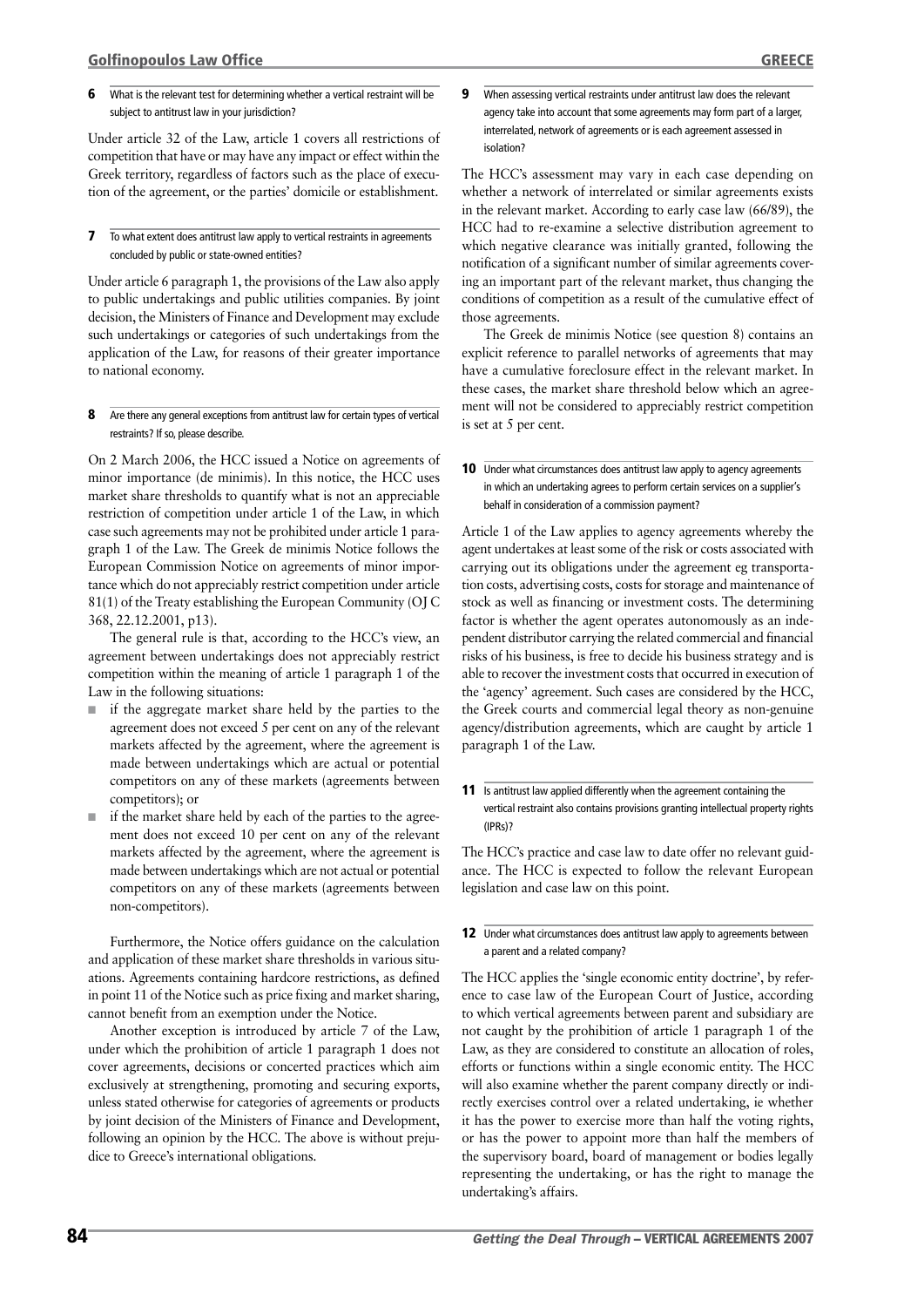#### 13 Can the legality under antitrust law of a given vertical restraint change over time?

Under article 10 paragraph 4 point (a) of the Law, the HCC may withdraw or modify its exemption decision where (i) the terms or conditions under which an agreement was found to qualify for an exemption under article 1 paragraph 3 have changed or (ii) the undertakings concerned apply the exemption in an abusive manner. Changes in market shares over a certain period of time may also have an effect on whether an agreement may continue to fall within the de minimis exemption.

#### 14 Briefly explain the analytical framework that applies when assessing vertical restraints under antitrust law.

In its analysis on vertical restraints, the HCC largely follows the European legislation and case law. This applies not only to the general legal framework but also to the competitive assessment of particular types of restraints (see questions 17 to 27). It is common for the HCC in its decisions to cite and apply the analysis relied on by the European Commission and the European Court of Justice (and Court of First Instance).

In that context, the HCC will consider those vertical restraints that have as their object the restriction or distortion of competition in the relevant market as most serious and will consider them as unlawful per se. Such restraints primarily consist in restricting the buyer's ability to determine resale prices (either by imposing fixed prices or maintaining minimum resale prices or allowing for absolute territorial protection by imposing restrictions on passive sales.

The HCC practice so far has not been uniform. According to early case law, agreements containing hardcore restrictions such as those mentioned above would escape the prohibition of article 1 paragraph 1 where the parties' market shares and turnovers in the relevant were insignificant, thus allowing for a conclusion that no restriction or distortion of competition was likely to occur in the relevant market. However, since the formal introduction of the de minimis Notice (see question 8 above), hardcore restrictions such as those mentioned in point 11 of the Notice, cannot be exempted and will always be considered as unlawful per se.

Further, the HCC will examine whether an agreement will be eligible for an exemption under article 1 paragraph 3 of the Law. Exemption is not possible where agreements have not been duly notified to the HCC (see questions 28 and 29). In its case law, the HCC has largely exempted agreements under article 1 paragraph 3 of the Law containing restrictions other than those considered as unlawful per se, mainly on the basis of the low market shares of the undertakings concerned in the relevant market, reserving its right to withdraw the benefit of the exemption if market conditions change in the future. Incidentally, the HCC has considered whether long-term restrictions are necessary for the achievement of pro-competitive objectives and allow consumers a fair share of the benefit. The available precedents to date do not provide useful indication as to whether a rule of reason analysis will be accepted by the HCC.

**15** Is there a block exemption or safe harbour which provides certainty to companies as to the legality of vertical restraints under certain conditions? If so, please briefly explain the manner in which this block exemption/safe harbour functions.

No block exemption or safe harbour exists in the sense of the EC regulation 2790/1999. However, undertakings may expect the HCC to apply article 1 of the Law to vertical restraints by reference to the provisions of the EC Regulation, the EC guidelines on vertical restraints and relevant case law.

16 What are the consequences of an infringement of antitrust law for the validity, or enforceability by one of the parties, of a contract containing prohibited vertical restraints?

The specific restrictions of the agreement are null and void. The validity of an agreement is not affected where the HCC considers the unlawful clauses to be independent of the rest of the contract. Under article 181 of the Greek Civil Code, the remaining clauses of the agreement are valid and enforceable if the parties would have entered into the agreement even without the clauses that were declared unlawful.

17 Briefly explain how restricting the buyer's ability to determine its resale price is assessed under antitrust law.

Resale price maintenance is unlawful per se (see question 14). Indicative prices may also be found to fall within the retail price maintenance restriction where the supplier has the right under the agreement to claim compensation in cases of non-compliance of the retailer with the indicative price catalogue.

**18** Briefly explain how restricting the territory into which a buyer may resell contract products is assessed under antitrust law. Under what circumstances may a supplier require a buyer of its products not to resell the products to customers in certain territories?

Agreements which directly or indirectly have as their object the restriction of sales within the territory of the buyer or to customers to which the buyer may sell its products or services are considered as serious restrictions of competition and will be found unlawful per se (see question 14).

However, a supplier may restrict the active sales of his direct buyers in the territory or to groups of customers which have exclusively been allocated to other buyer or which have been reserved for the supplier. These restrictions may not extend to passive sales within that territory or to those groups of customers. Passive sales restrictions result in market partitioning, impede intra-brand competition and may lead to maintaining price differentials within territories or group of customers, either in the wholesale or in the retail level of trade.

19 Briefly explain how restricting the customers to whom a buyer may resell contract products is assessed under antitrust law. Under what circumstances may a supplier require a buyer of its products not to resell the products to certain customers?

See question 18.

20 Briefly explain how restricting the uses to which a buyer puts the contract products is assessed under antitrust law.

The HCC's practice and case law to date offers no relevant guidance. The HCC is expected to follow the relevant European legislation and case law on this point.

21 Briefly explain how agreements establishing 'selective' distribution systems are assessed under antitrust law.

Clauses which are considered necessary for the establishment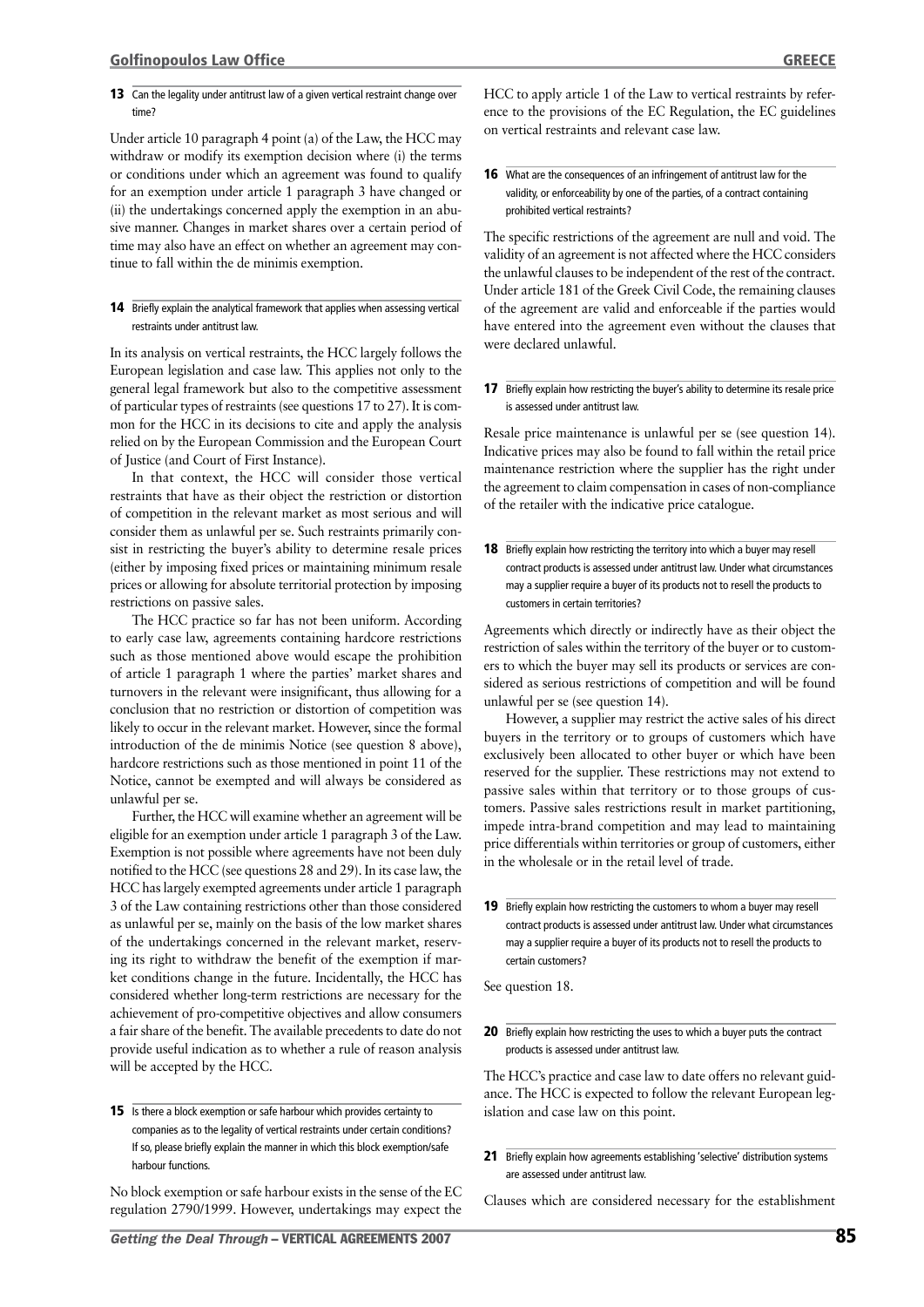and effective operation of selective distribution systems and require an agreement between supplier and distributor such as product marketing, advertising promotions, obligation to purchase a production line or to stock minimum quantities have been found to fall outside article 1 paragraph 1 of the Law. The supplier may rely on these conditions to refuse a distributor to enter into the selective distribution system, provided these are applied uniformly to all authorised distributors and there is an objective justification for the refusal.

With regards to vertical restraints which are caught by antitrust law, the HCC applies the general analysis described in this chapter, closely following the European legislation and case law.

#### 22 Briefly explain how restricting the buyer's ability to source the supplier's products from alternative sources is assessed under antitrust law.

The HCC considered such restrictions in a number of franchise agreements and declared them illegal (cases 51/1997 and 128/98). To the extent that the contract products are available through an authorised distribution channel that is not controlled by the supplier, any prohibition on the buyer's ability to source products from alternative sources will be found to restrict competition and will be considered invalid.

### 23 Briefly explain how restricting the buyer's ability to stock products competing with those supplied by the supplier under the agreement is assessed under antitrust law.

This question was considered by the HCC in the context of a selective distribution system. It found that refusal of entry into the selective distribution system was contrary to article 1 paragraph 1 of the Law, in so far as the only justification behind the refusal was that the candidate distributor would not comply with the restriction not to stock competing products (case 271/2004).

### 24 Briefly explain how requiring the buyer to purchase from the supplier a certain amount, or minimum percentage of its requirements, of the contract products is assessed under antitrust law.

No significant guidance exists on this point. Such clauses have occasionally been examined and have been found to be proportionate, in the context of franchise agreements where reasonable minimum turnover targets are imposed. These restrictions have been accepted as lawful cases of default, granting the supplier the right to terminate an agreement.

#### 25 Briefly explain how restricting the supplier's ability to supply to other buyers, or sell directly to consumers, is assessed under antitrust law.

In cases of exclusive supply, the HCC will consider the market position of the supplier and the buyer in the relevant markets as well as the term of exclusivity (case 267/2004). A 10-year duration exclusivity clause was found to restrict the buyer's ability to source his supplies from other suppliers as well as the opportunity to potential suppliers to provide their goods or services to the buyer and as such it was caught by the prohibition of article 1 paragraph 1 of the Law.

An exemption under article 1 paragraph 3 may be justified, even for a 10-year term, where that period of time is necessary for the contracting parties to recover the costs of significant investments in a very competitive market. Factors such as the

level and the expected pay-off of the investment, the parties' market shares as well as estimated consumer benefit will also be taken into consideration. The HCC largely relies on the analysis of the European Commission and the European Court of Justice on this point.

### 26 Briefly explain to what extent, if any, franchise agreements incorporating licences of intellectual property rights, relating to trademarks or signs and know-how for the use and distribution of products, are assessed differently from 'simple' distribution agreements under antitrust law.

Unlike simple distribution agreements, a franchise agreement, which is often combined with the supply of products, aims at the transfer of know-how, marketing, administrative and commercial methods and means, trademark licensing and the brand name of the supplier. In order to achieve its purpose, the franchiser must ensure that (i) IP, expertise and methods transferred to the franchisee will not become widely known, to the benefit of his competitors and (ii) the franchiser must be able to take appropriate measures to safeguard the good reputation and of his network, his brand name, trademark and corporate identity. Clauses which aim at safeguarding the above conditions will not be found to distort competition within the meaning of article 1 paragraph 1 of the Law.

Furthermore, exclusive supply clauses in the context of franchise agreements may qualify for an exemption under article 1 paragraph 3 of the Law, where no objective product-standards exist, in order to safeguard the quality of the product, the brandname of the franchiser and his good reputation. Such restrictions may not however extend to supplies from other franchisees (case 252/1995). A five-year duration of said restrictions is normally considered as justified.

27 Briefly explain how a supplier's warranting to the buyer that it will supply the contract products on the terms applied to the supplier's most favoured customer or warranting to the buyer that it will not supply the contract products on more favourable terms to other buyers is assessed under antitrust law.

Most favoured customer clauses have been considered in cases of selective distribution systems as restrictive of competition and thus unlawful (case 66/89), on the basis that buyers unable to fulfil those terms set by the supplier will find themselves at a competitive disadvantage vis-à-vis the rest of the resellers of the same products in the relevant market.

### 28 Is there a formal procedure for notifying agreements containing vertical restraints to the agency? Is it necessary or advisable to notify any particular categories of agreement?

Under article 21 of the Law, the agreements, decisions or concerted practices of article 1 paragraph 1 of the Law, must be notified by the contracting parties to the HCC within 30 days from their conclusion, adoption or execution. Failure to notify results in loss for each contracting party of the benefit of an exemption under article 1 paragraph 3 of the Law and a fine of at least  $\text{\textsterling}15,000$  and up to 10 per cent of the gross turnover of the undertaking for the current or the previous financial year. Although the Law does not specify, the practice to date shows that it is the national, not the worldwide, turnover of the undertaking concerned that is taken into account.

Under article 11 of the Law, following an application to the Directorate General for Competition of the HCC by any inter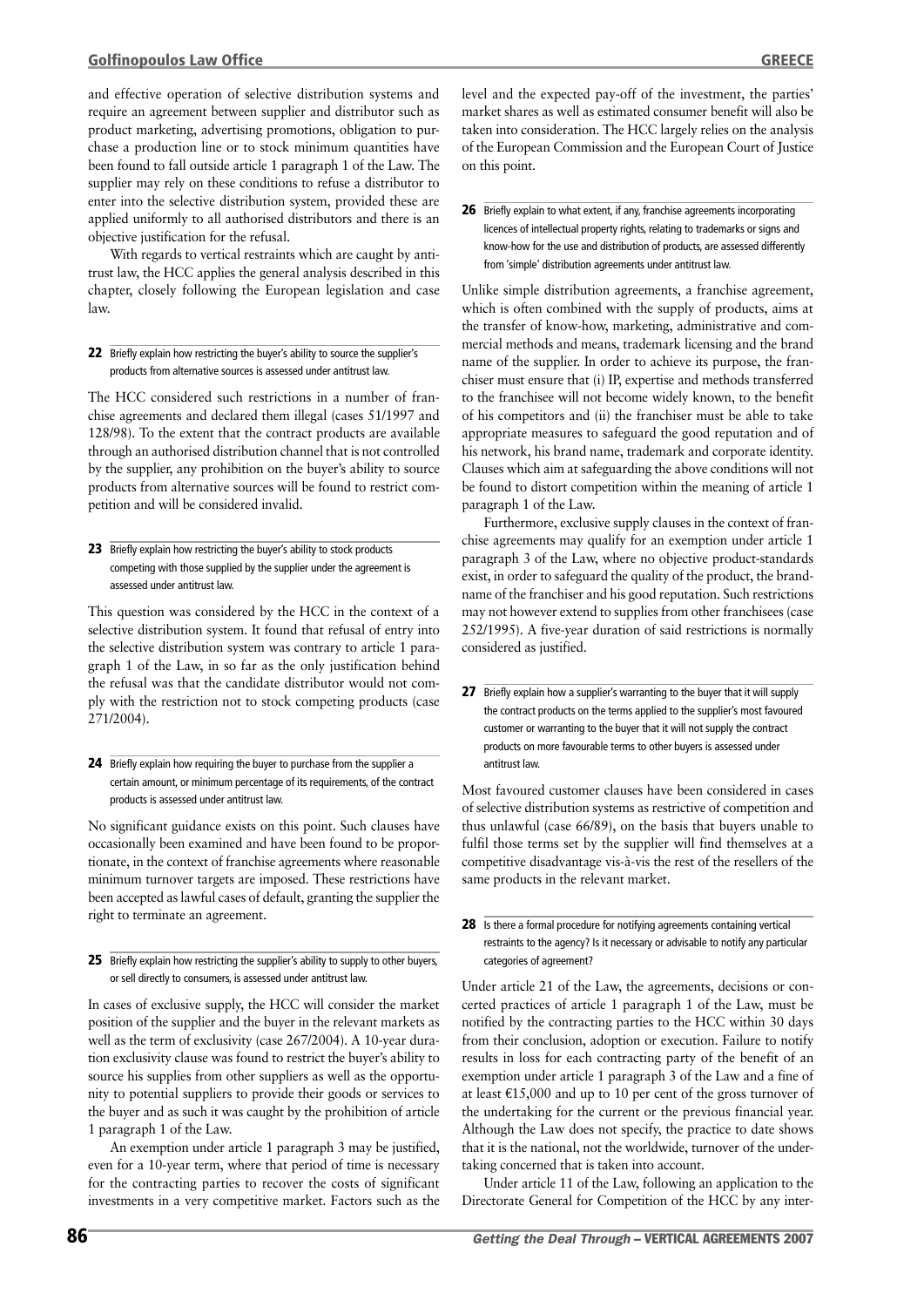ested party for negative clearance, the HCC may certify that, according to the information and evidence in its possession, no violation of article 1 paragraph 1 of the Law exists. The application for a negative clearance is submitted simultaneously with the notification of an agreement. Negative clearance may also be applied for agreements that will be concluded in the future.

Finally, undertakings entering into agreements may apply for an exemption decision under article 1 paragraph 3 of the Law and in accordance with article 10 of the Law. The application for an exemption under article 1 paragraph 3 of the Law may be submitted at any time provided the notification obligation has been met.

29 If there is a formal notification procedure, how does it work, what type of ruling does the agency deliver at the end of the procedure, and what time period is normally required to obtain it? Is a reasoned decision published at the end of the procedure?

The notifying parties, ie the participating undertakings, must complete and submit to the HCC a detailed form which is available on the HCC's website, in Greek (*http://www.epant.gr/Entipa. htm*). There is a filing fee of  $\epsilon$ 300. Under article 21 of the Law, the HCC is not obliged or required to examine the notified agreement, which for this reason shall not be considered automatically as (provisionally) valid.

The HCC's examination procedure may involve requesting additional information from the notifying and third parties. It is concluded with a reasoned recommendation by the Directorate General of Competition to the HCC. The Directorate's recommendation is notified to the parties together with the date of discussion of the case before the HCC. The parties have the right to submit their written observations at least 30 days prior to the date of discussion and must declare – stating reasons – whether they wish to exercise their right to be heard during the discussion (oral hearing). The HCC reserves the right to decide whether to accept oral presentations.

If an agreement qualifies for an exemption under article 1 paragraph 3 of the Law, the HCC, following an application by the notifying parties, will issue an exemption decision which sets out the date of entry into force, its duration and, potentially, the conditions that the applicants must respect. There is no timelimit for the adoption of such a decision by the HCC.

Following an application for negative clearance, the HCC certifies within two months from the date of application whether there exists, on the basis of the information and evidence before it at that time, a violation of article 1 paragraph 1 of the Law. In case of negative clearance, the contracting undertakings are not subject to the consequences and sanctions of the Law, until the HCC issues an opposite decision, unless they deliberately provide the HCC with false or misleading or withheld information and evidence.

**30** If there is no formal procedure for notification, is it possible to obtain guidance from the agency as to the antitrust assessment of a particular agreement in certain circumstances?

Not applicable.

#### 31 Is there a procedure whereby private parties can complain to the agency about alleged vertical restraints?

Under article 24 paragraph 1 of the Law, any natural or legal person has the right to file a complaint against an infringement of article 1, paragraph 1 and 2 of the Law as well as of article 81 EC Treaty. The HCC is required to issue a decision within six months of the date the complaint was filed, with the possibility of a further extension of the above deadline by two months in exceptional cases where further investigation is necessary. The above time limit is not strictly complied with by the HCC.

#### 32 How frequently is antitrust law applied to vertical restraints by the agency?

Vertical restraints cover a very small part of the HCC's workload, with just a few decisions issued each year.

33 Is the agency empowered to impose penalties itself or does it need to have recourse to the court system or another administrative or government agency? What sanctions and remedies can the agency impose when enforcing the antitrust law prohibition of vertical restraints?

The HCC itself has the power to impose penalties, fines and pecuniary sanctions that are provided for in the provisions of the Law. In finding of a breach of article 1 of the Law or article 81 EC, the HCC, may by decision:

- order the undertakings to bring the infringement to an end and refrain from it in the future;
- accept commitments from the undertakings concerned to end the breach, making those commitments binding for them;
- impose behavioural or structural measures which must be necessary and expedient for the termination of the infringement and proportionate to the type and gravity of the infringement;
- address recommendations to the undertakings concerned and threaten with a fine, pecuniary sanction or both, in case of continuation or repetition of an infringement;
- consider that a fine or pecuniary sanction has been forfeited, when by decision it finds the continuation or repetition of an infringement;
- impose a fine on the infringing undertakings.

The fine may reach 15 per cent of the gross turnover of the undertaking for the current of previous financial year. The Law does not clarify whether it is the national or the worldwide turnover that will be taken into account, however to date the fines imposed have been calculated on the basis of national turnover. A fine of  $E10,000$  per day may be imposed in cases of non-compliance with a decision.

The HCC may also order interim measures ex officio or following a request from the Minister of Development, in cases where a violation of article 1 of the Law or article 81 EC Treaty is likely and there is an urgent case to avert imminent risk of irreparable damage to the public interest. A fine of  $\epsilon$ 5,000 per day may be imposed in cases of non-compliance with such a decision.

#### **34** Briefly, what investigative powers does the agency have when enforcing the antitrust law prohibition of vertical restraints?

The HCC may conduct investigations on its own initiative (ex officio), following a complaint or following a request by the Minister of Development.

Acting within its investigative powers, the president of the HCC or a HCC official duly authorised by him may request information in writing from any person, undertaking or public authority. Failure by a natural person or an undertaking to fully comply with such an information request within the time limit set by the HCC may incur a fine of at least  $£15,000$  and up to